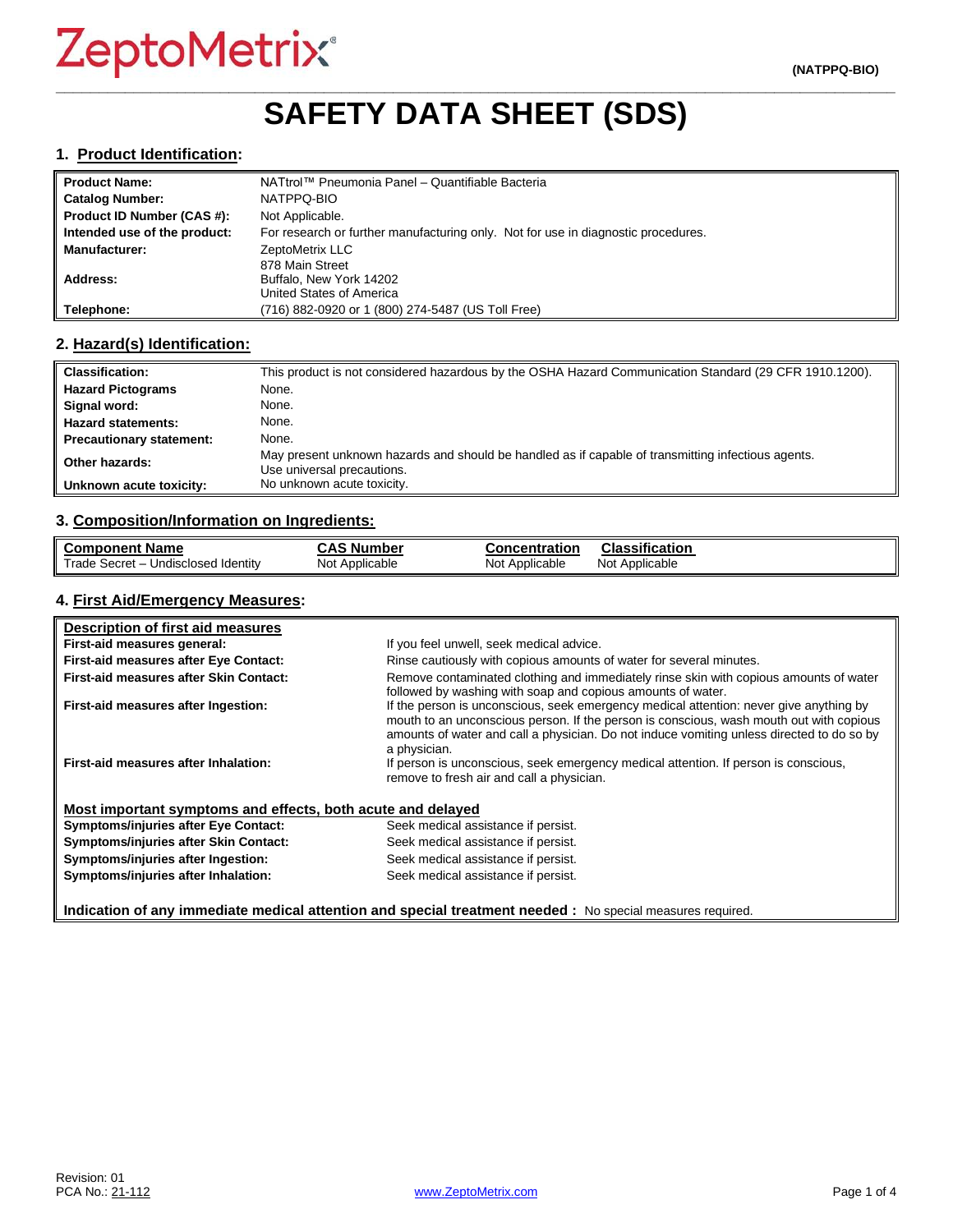# **5. Fire and Explosion Measures:**

| <b>Extinguishing Media</b>                            |                                                                                                                                            |
|-------------------------------------------------------|--------------------------------------------------------------------------------------------------------------------------------------------|
| Suitable extinguishing media:                         | Use an extinguishing agent suitable for the surrounding area.                                                                              |
| Unsuitable extinguishing media:                       | Use an extinguishing agent suitable for the surrounding area.                                                                              |
|                                                       |                                                                                                                                            |
| Special hazards arising from the substance or mixture |                                                                                                                                            |
| Fire hazard:                                          | No known hazards.                                                                                                                          |
| <b>Explosion hazard:</b>                              | No known hazards.                                                                                                                          |
| <b>Reactivity:</b>                                    | No known hazards.                                                                                                                          |
|                                                       |                                                                                                                                            |
| <b>Advice for firefighters</b>                        |                                                                                                                                            |
| <b>Firefighting instructions:</b>                     | Exercise caution when fighting a fire.                                                                                                     |
| Protection during firefighting:                       | Firefighters should wear protective gear. Do not enter fire area without proper protective<br>equipment, including respiratory protection. |

**\_\_\_\_\_\_\_\_\_\_\_\_\_\_\_\_\_\_\_\_\_\_\_\_\_\_\_\_\_\_\_\_\_\_\_\_\_\_\_\_\_\_\_\_\_\_\_\_\_\_\_\_\_\_\_\_\_\_\_\_\_\_\_\_\_\_\_\_\_\_\_\_\_\_\_\_\_\_\_\_\_\_\_\_\_\_\_\_\_\_\_\_\_\_\_\_\_**

# **6. Accidental Release Measures:**

| Personal precautions, protective equipment and emergency procedures |                                                                                  |  |
|---------------------------------------------------------------------|----------------------------------------------------------------------------------|--|
| General measures:                                                   | Use appropriate personal protective equipment (PPE) and appropriate laboratory   |  |
|                                                                     | procedures.                                                                      |  |
| For non-emergency personnel                                         |                                                                                  |  |
| <b>Protective equipment:</b>                                        | Use appropriate personal protective equipment (PPE).                             |  |
| <b>Emergency procedures:</b>                                        | Use appropriate emergency laboratory procedures.                                 |  |
|                                                                     |                                                                                  |  |
| For emergency responders                                            |                                                                                  |  |
| <b>Protective equipment:</b>                                        | Use appropriate personal protective equipment (PPE).                             |  |
| <b>Emergency procedures:</b>                                        | Use appropriate emergency procedures.                                            |  |
|                                                                     |                                                                                  |  |
| Methods and material for containment and cleaning up                |                                                                                  |  |
| For containment:                                                    | Contain material in accordance to State and Federal regulations.                 |  |
| Methods for cleaning up:                                            | Follow and dispose of material in accordance to State and Federal waste disposal |  |
|                                                                     | regulations.                                                                     |  |

# **7. Handling and Storage:**

| Precautions for safe handling: | Handle in accordance with good laboratory practices and safety procedures. |
|--------------------------------|----------------------------------------------------------------------------|
| <b>Storage conditions:</b>     | Store in a dry and cool place. Keep container closed when not in use.      |
| Incompatible products:         | No Data Available.                                                         |
| Incompatible materials:        | No Data Available.                                                         |
| Storage:                       | Recommended storage temperature 2-8°C.                                     |

# **8. Exposure Controls and Personal Protection:**

| Appropriate engineering controls:     | Use universal precautions. Product may present unknown biohazard.                        |
|---------------------------------------|------------------------------------------------------------------------------------------|
| <b>Personal Protective Equipment:</b> | Use laboratory coat, protective gloves, safety glasses and suitable protective clothing. |
| Pictograms:                           |                                                                                          |
| <b>Eye/Face protection:</b>           | Wear in accordance with good laboratory practices and safety procedures.                 |
| Skin and body protection:             | Wear in accordance with good laboratory practices and safety procedures.                 |
| <b>Respiratory protection:</b>        | Wear in accordance with good laboratory practices and safety procedures.                 |
| Hand protection:                      | Wear in accordance with good laboratory practices and safety procedures.                 |
| <b>Mechanical protection:</b>         | Wear in accordance with good laboratory practices and safety procedures.                 |
| Special work practices:               | Follow purchaser's safety program.                                                       |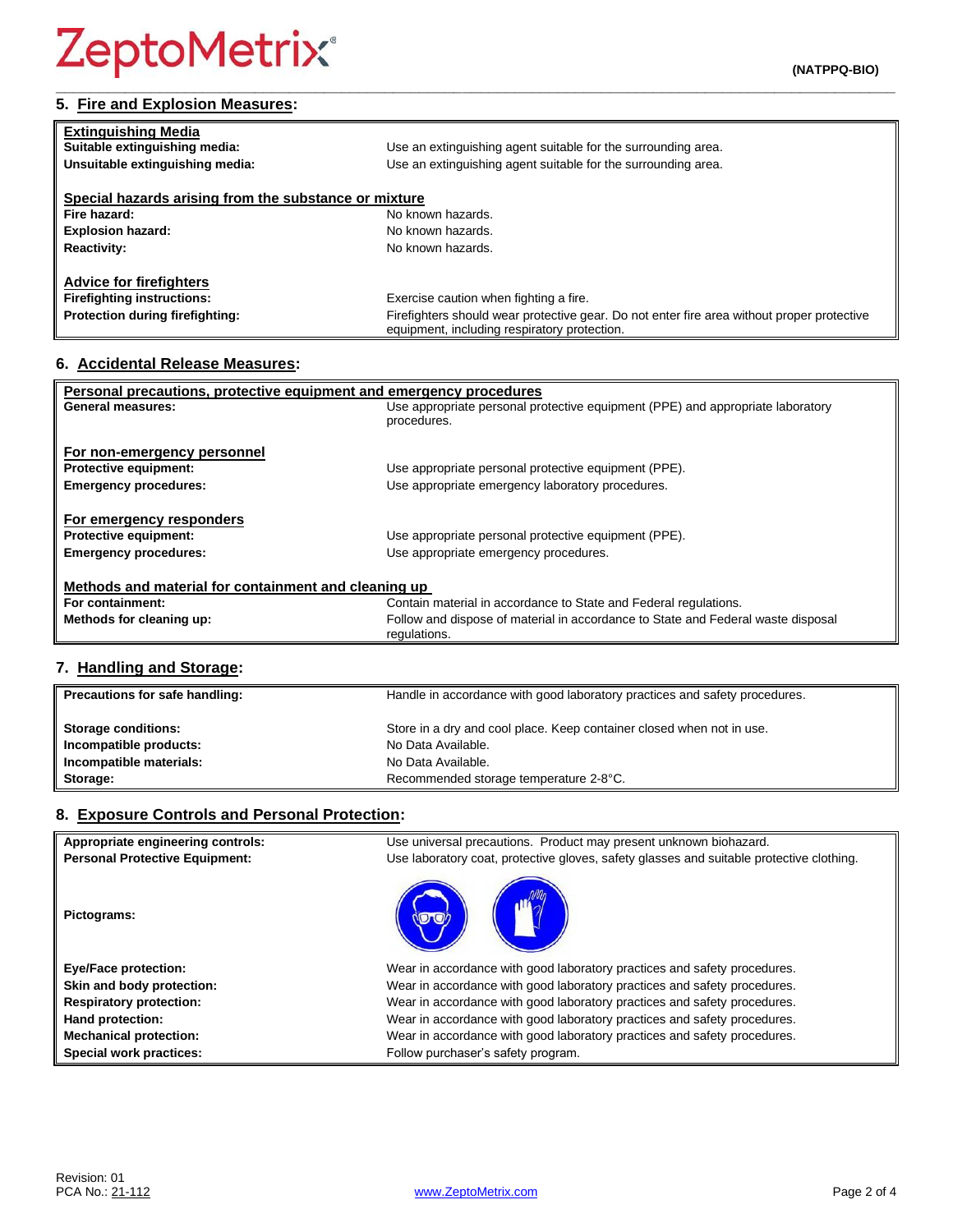#### **\_\_\_\_\_\_\_\_\_\_\_\_\_\_\_\_\_\_\_\_\_\_\_\_\_\_\_\_\_\_\_\_\_\_\_\_\_\_\_\_\_\_\_\_\_\_\_\_\_\_\_\_\_\_\_\_\_\_\_\_\_\_\_\_\_\_\_\_\_\_\_\_\_\_\_\_\_\_\_\_\_\_\_\_\_\_\_\_\_\_\_\_\_\_\_\_\_ 9. Physical and Chemical Properties:**

| <b>Physical State:</b>                        | Liquid at room temperature. |
|-----------------------------------------------|-----------------------------|
| Appearance/color:                             | Clear, pale amber solution. |
| Odor:                                         | No Data Available.          |
| Odor threshold:                               | No Data Available.          |
| pH:                                           | No Data Available.          |
| Melting point/freezing point:                 | No Data Available.          |
| <b>Boiling point:</b>                         | No Data Available.          |
| Flash point:                                  | No Data Available.          |
| <b>Evaporation rate:</b>                      | No Data Available.          |
| <b>Flammability:</b>                          | No Data Available.          |
| Upper/lower flammability or explosive limits: | No Data Available.          |
| Vapor pressure:                               | No Data Available.          |
| Vapor density:                                | No Data Available.          |
| <b>Relative density:</b>                      | No Data Available.          |
| Solubility(ies):                              | No Data Available.          |
| <b>Partition coefficient:</b>                 | No Data Available.          |
| Auto-ignition temperature:                    | No Data Available.          |
| <b>Decomposition temperature:</b>             | No Data Available.          |
| <b>Viscosity:</b>                             | No Data Available.          |
| <b>Other information:</b>                     | No Data Available.          |

# **10. Stability and Reactivity:**

| <b>Reactivity:</b>                  | No Data Available.                                                                                      |
|-------------------------------------|---------------------------------------------------------------------------------------------------------|
| <b>Chemical stability:</b>          | The product is stable.                                                                                  |
| Possibility of hazardous reactions: | Under normal conditions of storage and use, hazardous reactions will not occur.                         |
| <b>Conditions to avoid:</b>         | No Data Available.                                                                                      |
| Incompatible materials:             | No Data Available.                                                                                      |
| Hazardous decomposition products:   | Under normal conditions of storage and use, hazardous decomposition products should<br>not be produced. |

# **11. Toxicological Information:**

| <b>Skin corrosion/irritation:</b>                   | No Data Available. |
|-----------------------------------------------------|--------------------|
| Eye damage/irritation:                              | No Data Available. |
| <b>Respiratory damage/irritation:</b>               | No Data Available. |
| Ingestion damage/irritation:                        | No Data Available. |
| Specific target organ toxicity (single exposure):   | No Data Available. |
| Specific target organ toxicity (repeated exposure): | No Data Available. |
| <b>Numerical measure of toxicity:</b>               | No Data Available. |
| Symptoms/injuries after skin contact:               | No Data Available. |
| Symptoms/injuries after eye contact:                | No Data Available. |
| Symptoms/injuries after inhalation:                 | No Data Available. |
| Symptoms/injuries after ingestion:                  | No Data Available. |

# **12. Ecological Information:**

| Ecotoxicity:                   | No Data Available. |
|--------------------------------|--------------------|
| Persistence and degradability: | No Data Available. |
| Bioaccumulative potential:     | No Data Available. |
| Mobility in soil:              | No Data Available. |
| Other adverse effects:         | No Data Available. |

# **13. Disposal Information:**

| Waste<br>recommendations:<br>disposal | Dispose of material in accordance to local, State and Federal waste disposal regulations. |
|---------------------------------------|-------------------------------------------------------------------------------------------|
|                                       |                                                                                           |